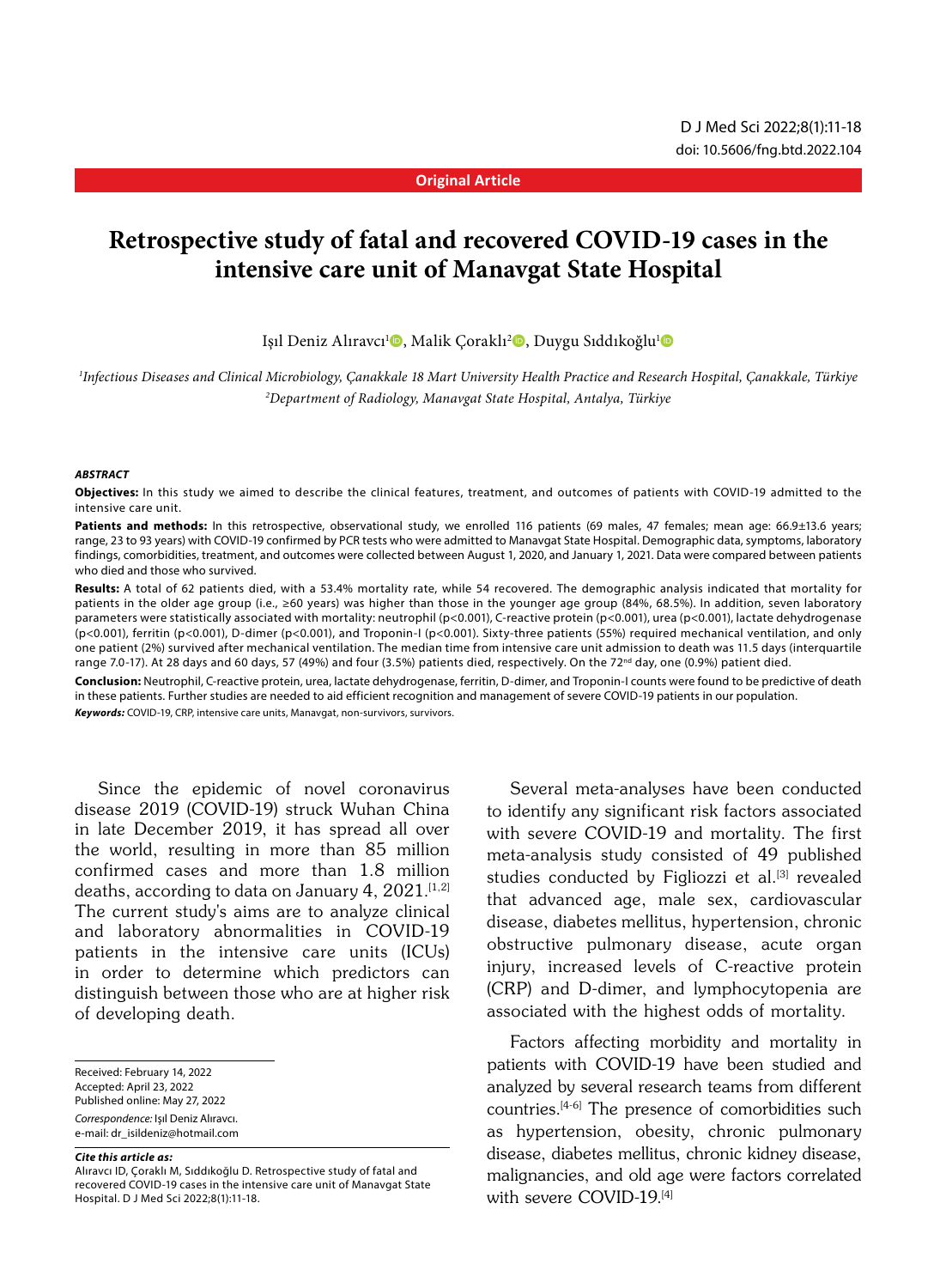### PATIENTS AND METHODS

In this study, we evaluated retrospectively the patients who were hospitalized in the Anesthesiology ICU at Manavgat State Hospital with the diagnosis of COVID-19 infection confirmed by a real-time polymerase chain reaction (RT-PCR) test in a nasopharyngeal or tracheal swab sample between August 1, 2020, and January 1, 2021. A total of 116 patients (69 males, 47 females; mean age: 66.9±13.6 years; range, 23 to 93 years) aged 18 and over who were diagnosed with COVID-19 were included in the study. The majority 89 (77%) of the patients (mean age:  $67.0 \pm 11.8$  years; range, 60 to 93) were older than 59 years. Clinical data were collected after reviewing the patients' electronic medical records, nursing records, clinical findings, laboratory findings, and outcome information including demographic information, chronic comorbidities, vital signs, symptoms, and laboratory tests. The patients were divided into three groups: all patients  $(n=116)$ , 54 (46.5%) were survivors, and 62 (53.45%) were non-survivors in the current study.

#### Statistical analysis

All statistical analyses were conducted using SPSS for Windows version 10 software (SPSS Inc., Chicago, USA). Categorical variables were expressed as frequencies and percentages (%). Continuous variables were expressed as mean ± standard deviation, median and interquartile range (IQR). The Kolmogorov-Smirnov test was used to assess the normality assumption for the continuous variables. Differences between independent groups for continuous variables were evaluated by Student's t-test and Mann-Whitney U test accordingly. The differences in proportions between the groups were compared using chi-square or Fisher exact tests as appropriate. All p-values of less than 0.05 were considered to indicate statistical significance.

## RESULTS

All patients' SARSCoV-2 RT-PCR test was positive. Considering that the age, sex, and comorbidities had been reported to be the common death risk factors of COVID-19, enrolled survivors and non-survivors were statistically summarized in Table 1. Also, non-survivors tended to have higher temperatures on admission, as shown in Table 2, and shorter time of hospital stay 11.5 (interquartile range 7.0-17) and 14.0 (interquartile range  $6.0-19.0$ ), (p=0.493) in non-survivors than survivors, as shown in Table 1.

All patients, and the vast majority of those who died, had type A blood. A total of 83 (71.5%) patients had at least one disease-causing comorbidity. The most common accompanying disease was hypertension. A total of 23 (20%) patients had diabetes and 43 (37%) had arterial hypertension, while 33 (28.5%) had no comorbid disease. In the death group, 22 (35.5%) patients had no comorbidity, while 40 patients (64.5%) had at least one comorbidity. At 28 days and 60 days, 57 (49%) and 4 (3.5%) patients died in the ICU, respectively. On the  $72<sup>nd</sup>$  day, one patient (0.9%) died. It was found that 92% of the patients died within the first 28 days. The median ICU length of stay for all patients was 12.0 days (interquartile range 7.0-18.0), with survivors staying 14.0 days (interquartile range 6.0-19.0) and non-survivors staying 11.5 days (interquartile range 7.0-17). The main characteristics, comorbidities, and blood groups of COVID-19 patients are presented in Table 1.

Sixty-three (55%) of the patients received invasive respiratory support, and one of them survived. The mean fever of all patients admitted to the ICU was 37.0 (interquartile range 36.6-37.8), which was higher in non-survivor patients than in survivors but not statistically significant, as shown in Table 2.

The main laboratory parameters of the 116 patients are presented in Table 2, which indicates that neutrophil, CRP, urea, lactate dehydrogenase (LDH), ferritin, D-dimer, and Troponin-I counts were statistically significantly higher (p<0.001) in non-survivor patients compared to those in the survivor group and were associated with mortality.

Treatment of COVID-19 patients in the ICU during admission is summarized in Table 3. There was no statistically significant difference in the medical treatments used by non-survivors and survivors. All non-survivors received antibiotic treatment. Ninety-eight (84.5%) patients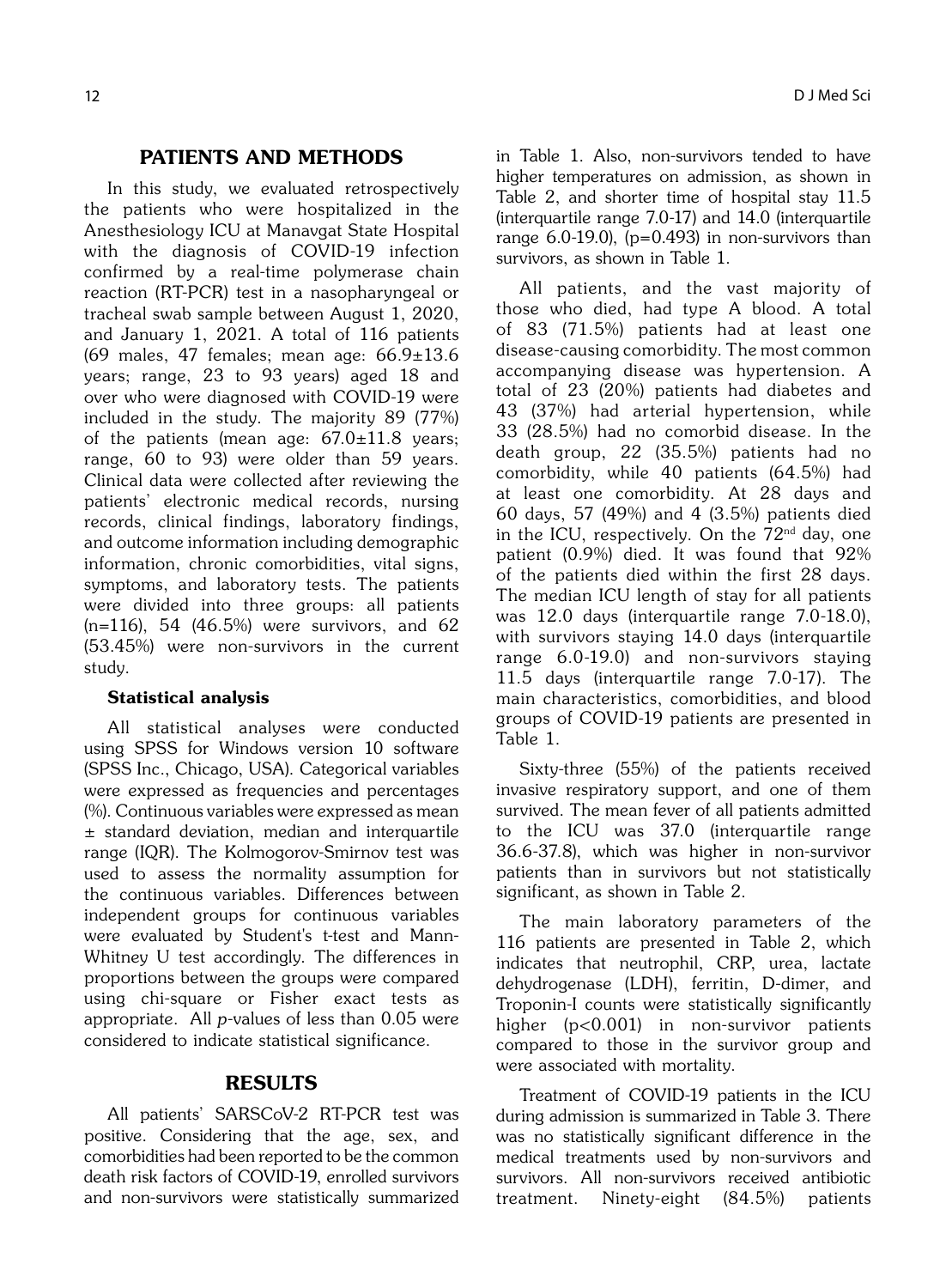| Table 1. Baseline characteristics and comorbidities of COVID-19 ICU patients                                                                                                                                                                                                                                      |                           |                                 |                      |          |           |                                 |                                        |                      |        |           |                       |                                 |                    |        |           |                              |
|-------------------------------------------------------------------------------------------------------------------------------------------------------------------------------------------------------------------------------------------------------------------------------------------------------------------|---------------------------|---------------------------------|----------------------|----------|-----------|---------------------------------|----------------------------------------|----------------------|--------|-----------|-----------------------|---------------------------------|--------------------|--------|-----------|------------------------------|
|                                                                                                                                                                                                                                                                                                                   |                           |                                 | All patients (n=116) |          |           |                                 |                                        | Non-survivors (n=62) |        |           |                       |                                 | Survivors $(n=54)$ |        |           |                              |
| Variables                                                                                                                                                                                                                                                                                                         | $\mathbf{C}$              | $\%$                            | Mean±SD              | Median   | IQR       | $\mathbf{a}$                    | S,                                     | Mean±SD              | Median | IQR       | $\mathbf{a}$          | ℅                               | Mean±SD            | Median | IQR       | p                            |
| General characteristics                                                                                                                                                                                                                                                                                           |                           |                                 |                      |          |           |                                 |                                        |                      |        |           |                       |                                 |                    |        |           |                              |
| Age (year)                                                                                                                                                                                                                                                                                                        |                           |                                 | 3.6<br>$66.9 \pm 1$  | 67.0     | 60.0-76.0 |                                 |                                        | $70.1 + 11.9$        | 70.0   | 61.8-79.3 |                       |                                 | $63.2 \pm 14.6$    | 64.5   | 57.0-74.0 | 0.006                        |
| 260                                                                                                                                                                                                                                                                                                               | 89                        | 77                              |                      |          |           | 52                              | 84                                     |                      |        |           | 37                    | 68.5                            |                    |        |           | 0.051                        |
| Female<br>Male<br>Sex                                                                                                                                                                                                                                                                                             | G<br>47                   | 640                             |                      |          |           | 39                              | <b>63</b><br>37                        |                      |        |           | 304                   | 55.5<br>44.5                    |                    |        |           | 0.453                        |
| $\begin{array}{lcl} \mathrm{Blood\ group} \\ 0 \\ \mathrm{AB} \\ \mathrm{A} \\ \mathrm{B} \\ \end{array}$                                                                                                                                                                                                         | 2734                      | 15.7<br>0.8<br>12.1             |                      |          |           | $\Xi$ is $\frac{2}{3}$ $\infty$ | $22.6$<br>$8.1$<br>$5.9$<br>$12.9$     |                      |        |           | 422                   | 7.4<br>3.6<br>22.1<br>11.1      |                    |        |           | 0.003                        |
| Three or more comorbidities<br>Chronic pulmonary disease<br>Total number of comorbities<br>Chronic kidney diseases<br>Chronic cardiac disease<br>Neurological disorder<br>Two comorbidities<br>No comorbidities<br>One comorbidity<br>Hypertension<br>Comorbidities<br>Malignancy<br>Diabetes<br>Asthma<br>Others | 3828<br><b>2332228173</b> | 28.5<br>23 Fi 23<br>の辺が1127には61 |                      |          |           | 2147<br>8112126135              | 35<br>32<br>32<br>13 23 24 35 28 50 80 |                      |        |           | 151125002648<br>12002 | $20.5$<br>$49.22$<br>8849004125 |                    |        |           | 2<br>0358<br>000833<br>00000 |
| Hospital stays                                                                                                                                                                                                                                                                                                    |                           |                                 | 3.1<br>$15.1 \pm 1.$ | $12.0\,$ | 7.0-18.0  |                                 |                                        | $13.9 + 11.0$        | 11.5   | 7.0-17    |                       |                                 | $16.5 \pm 15.1$    | 14.0   | 6.0-19.0  |                              |
| ICU: Intensive care unit: SD: Standard deviation; IQR: Interquartile range.                                                                                                                                                                                                                                       |                           |                                 |                      |          |           |                                 |                                        |                      |        |           |                       |                                 |                    |        |           |                              |

Investigation of fatal and recovered cases of COVID-19 13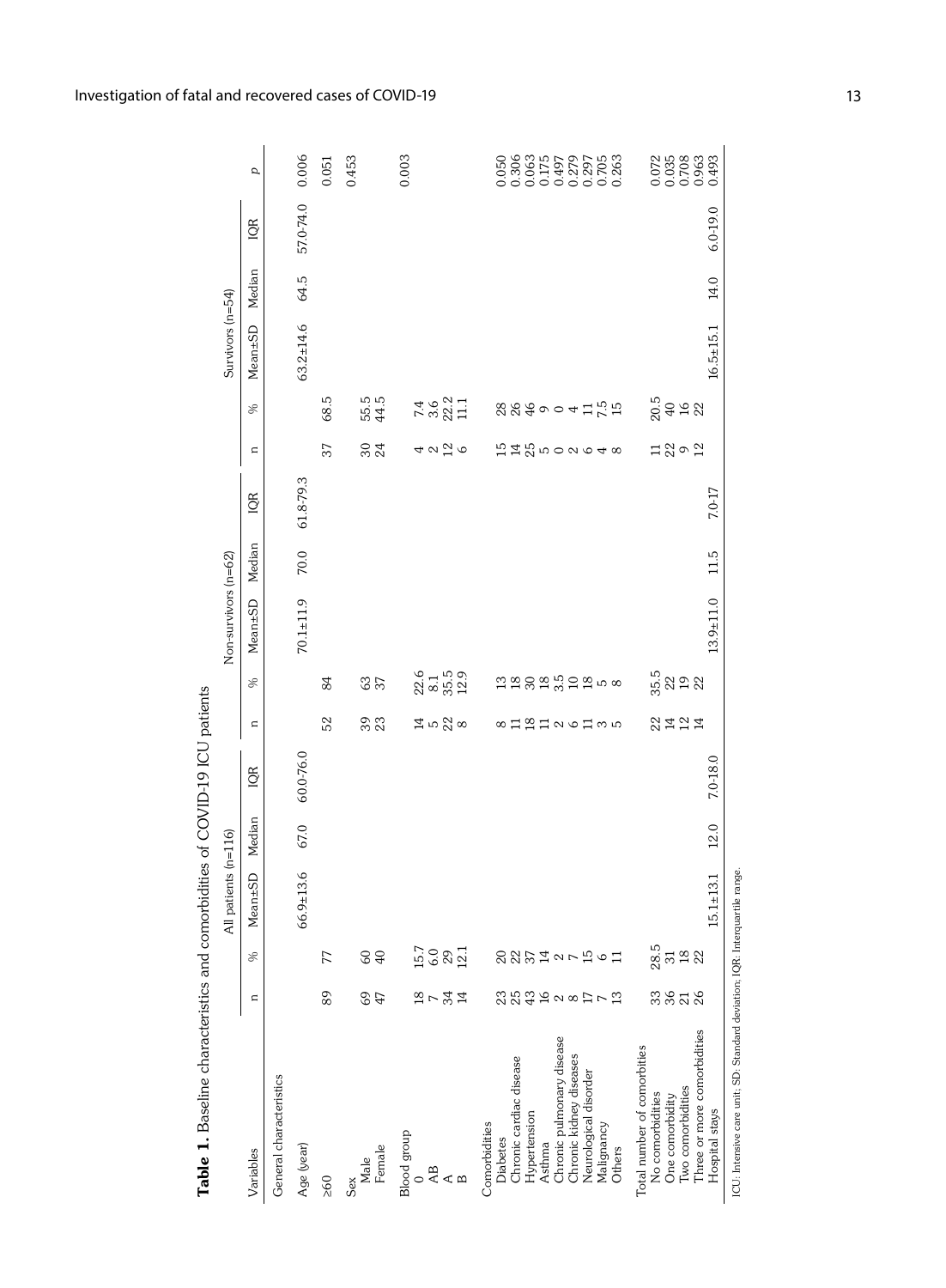| 585-1605<br>$16.5 - 28.5$<br>26.0-58.0<br>11.9-28.6<br>36.4-37.1<br>$0.8 - 34.6$<br>9.6-12.9<br>2.5-19.2<br>$1.0 - 1.3$<br>$0.6 - 1.0$<br>IQR<br>229000<br>Median<br>433.5<br>412.0<br>250.0<br>8920<br>7150<br>1020<br>36.8<br>10.2<br>18.3<br>22.0<br>37.0<br>11.7<br>445<br>5.2<br>0.7<br>$\mathbb{I}$<br>254490.6±98376.4<br>9703.4±4447.7<br>7797.7±4118.6<br>716.7±1177.6<br>567.9±492.8<br>1107.6±611.1<br>429.0±186.7<br>$282.7 \pm 123.0$<br>$63.9 \pm 110.4$<br>$28.9 + 44.4$<br>$22.1 + 46.8$<br>$22.8 \pm 15.5$<br>36.8±89.7<br>Mean±SD<br>$36.8 \pm 0.5$<br>$11.5 + 2.0$<br>$3.1 + 13.3$<br>$1.2 + 2.2$<br>100750-247250<br>629.0-2483.8<br>6895-17835<br>8240-19570<br>611.4-1650<br>55.4-162.2<br>290-887.5<br>22.8-112.3<br>30.0-137.5<br>454.5-665<br>23.1-414.7<br>370-803<br>37.0-38<br>9.0-11.7<br>37.1-86<br>$0.8 - 2.9$<br>$1.1 - 5$<br>IQR<br>173000<br>Median<br>12835<br>10925<br>622.3<br>114.9<br>107.4<br>1650<br>1129<br>52.5<br>54.3<br>10.6<br>37.2<br>585<br>541<br>1.3<br>1.5<br>53<br>186064.5±111802.2<br>12729.6±8782.3<br>14506.4±9156.4<br>2262.6±3674.8<br>1213.8±548.6<br>392.5±2383.7<br>580.4±264.2<br>361.9±668.6<br>121.9±183.7<br>$119.0 + 80.5$<br>589.1±316.1<br>$63.5 + 34.6$<br>763.2±751<br>Mean±SD<br>$10.7 + 2.2$<br>$37.4 \pm 0.7$<br>$1.4 + 0.4$<br>$2 + 1.5$<br>128000-294000<br>336.6-1650.0<br>356.0-1512.0<br>5430-13840<br>304.5-678.0<br>247.0-664.0<br>7270-15740<br>36.6-37.8<br>400-1380<br>9.8-133.2<br>26.0-75.0<br>$18.0 - 61.8$<br>5.0-142.9<br>19.0-58.0<br>9.4-12.5<br>$1.1 - 1.4$<br>$0.7 - 2.1$<br>IQR<br>200000<br>Median<br>10770<br>754.6<br>476.0<br>382.0<br>699.0<br>8990<br>53.3<br>24.3<br>35.0<br>37.0<br>44.0<br>10.9<br>30.0<br>690<br>1.2<br>0.9<br>217600±110799.4<br>12292.8±7724.4<br>$10456.7 \pm 7423.3$<br>1550.2±2908.2<br>241.1±1753.0<br>$512.0 + 272.8$<br>$205.3 + 518.8$<br>443.2±257.8<br>922.0±708.4<br>916.1±613.5<br>82.7±153.4<br>$77.5 + 80.0$<br>44.7±34.1<br>Mean±SD<br>$37.1 \pm 0.7$<br>$11.1 \pm 2.1$<br>$2.2 + 9.0$<br>$1.6 + 1.9$<br>Laboratory findings at<br>Body temperature<br>Lymphocyte<br>Hemoglobin<br>Troponin-<br>Fibrinogen<br>Neutrophil<br>admission<br>Variables<br>Creatine<br>D-dimer<br>Ferritin<br><b>WBC</b><br>Urea<br>HCL<br>CRP<br>AST<br>PLT<br><b>INR</b><br>ALT |  | All patients (n=1 | 16 | $Non-survivors (n=62)$ |  | Survivors $(n=54)$ |               |       |
|------------------------------------------------------------------------------------------------------------------------------------------------------------------------------------------------------------------------------------------------------------------------------------------------------------------------------------------------------------------------------------------------------------------------------------------------------------------------------------------------------------------------------------------------------------------------------------------------------------------------------------------------------------------------------------------------------------------------------------------------------------------------------------------------------------------------------------------------------------------------------------------------------------------------------------------------------------------------------------------------------------------------------------------------------------------------------------------------------------------------------------------------------------------------------------------------------------------------------------------------------------------------------------------------------------------------------------------------------------------------------------------------------------------------------------------------------------------------------------------------------------------------------------------------------------------------------------------------------------------------------------------------------------------------------------------------------------------------------------------------------------------------------------------------------------------------------------------------------------------------------------------------------------------------------------------------------------------------------------------------------------------------------------------------------------------------------------------------------------------------------------------------------------------------------------------------------------------------------------------------------------------------------------------------------|--|-------------------|----|------------------------|--|--------------------|---------------|-------|
|                                                                                                                                                                                                                                                                                                                                                                                                                                                                                                                                                                                                                                                                                                                                                                                                                                                                                                                                                                                                                                                                                                                                                                                                                                                                                                                                                                                                                                                                                                                                                                                                                                                                                                                                                                                                                                                                                                                                                                                                                                                                                                                                                                                                                                                                                                      |  |                   |    |                        |  |                    |               | d     |
|                                                                                                                                                                                                                                                                                                                                                                                                                                                                                                                                                                                                                                                                                                                                                                                                                                                                                                                                                                                                                                                                                                                                                                                                                                                                                                                                                                                                                                                                                                                                                                                                                                                                                                                                                                                                                                                                                                                                                                                                                                                                                                                                                                                                                                                                                                      |  |                   |    |                        |  |                    |               | 0.003 |
|                                                                                                                                                                                                                                                                                                                                                                                                                                                                                                                                                                                                                                                                                                                                                                                                                                                                                                                                                                                                                                                                                                                                                                                                                                                                                                                                                                                                                                                                                                                                                                                                                                                                                                                                                                                                                                                                                                                                                                                                                                                                                                                                                                                                                                                                                                      |  |                   |    |                        |  |                    |               | 0.059 |
|                                                                                                                                                                                                                                                                                                                                                                                                                                                                                                                                                                                                                                                                                                                                                                                                                                                                                                                                                                                                                                                                                                                                                                                                                                                                                                                                                                                                                                                                                                                                                                                                                                                                                                                                                                                                                                                                                                                                                                                                                                                                                                                                                                                                                                                                                                      |  |                   |    |                        |  |                    | 6505-12300    | 0.001 |
|                                                                                                                                                                                                                                                                                                                                                                                                                                                                                                                                                                                                                                                                                                                                                                                                                                                                                                                                                                                                                                                                                                                                                                                                                                                                                                                                                                                                                                                                                                                                                                                                                                                                                                                                                                                                                                                                                                                                                                                                                                                                                                                                                                                                                                                                                                      |  |                   |    |                        |  |                    | 5050-10055    | 0.001 |
|                                                                                                                                                                                                                                                                                                                                                                                                                                                                                                                                                                                                                                                                                                                                                                                                                                                                                                                                                                                                                                                                                                                                                                                                                                                                                                                                                                                                                                                                                                                                                                                                                                                                                                                                                                                                                                                                                                                                                                                                                                                                                                                                                                                                                                                                                                      |  |                   |    |                        |  |                    |               | 0.009 |
|                                                                                                                                                                                                                                                                                                                                                                                                                                                                                                                                                                                                                                                                                                                                                                                                                                                                                                                                                                                                                                                                                                                                                                                                                                                                                                                                                                                                                                                                                                                                                                                                                                                                                                                                                                                                                                                                                                                                                                                                                                                                                                                                                                                                                                                                                                      |  |                   |    |                        |  |                    | 177500-325000 | 0.001 |
|                                                                                                                                                                                                                                                                                                                                                                                                                                                                                                                                                                                                                                                                                                                                                                                                                                                                                                                                                                                                                                                                                                                                                                                                                                                                                                                                                                                                                                                                                                                                                                                                                                                                                                                                                                                                                                                                                                                                                                                                                                                                                                                                                                                                                                                                                                      |  |                   |    |                        |  |                    |               | 0.001 |
|                                                                                                                                                                                                                                                                                                                                                                                                                                                                                                                                                                                                                                                                                                                                                                                                                                                                                                                                                                                                                                                                                                                                                                                                                                                                                                                                                                                                                                                                                                                                                                                                                                                                                                                                                                                                                                                                                                                                                                                                                                                                                                                                                                                                                                                                                                      |  |                   |    |                        |  |                    | 194.3-881.0   | 0.001 |
|                                                                                                                                                                                                                                                                                                                                                                                                                                                                                                                                                                                                                                                                                                                                                                                                                                                                                                                                                                                                                                                                                                                                                                                                                                                                                                                                                                                                                                                                                                                                                                                                                                                                                                                                                                                                                                                                                                                                                                                                                                                                                                                                                                                                                                                                                                      |  |                   |    |                        |  |                    | 278.5-534.0   | 0.003 |
|                                                                                                                                                                                                                                                                                                                                                                                                                                                                                                                                                                                                                                                                                                                                                                                                                                                                                                                                                                                                                                                                                                                                                                                                                                                                                                                                                                                                                                                                                                                                                                                                                                                                                                                                                                                                                                                                                                                                                                                                                                                                                                                                                                                                                                                                                                      |  |                   |    |                        |  |                    | 213.0-665.5   | 0.001 |
|                                                                                                                                                                                                                                                                                                                                                                                                                                                                                                                                                                                                                                                                                                                                                                                                                                                                                                                                                                                                                                                                                                                                                                                                                                                                                                                                                                                                                                                                                                                                                                                                                                                                                                                                                                                                                                                                                                                                                                                                                                                                                                                                                                                                                                                                                                      |  |                   |    |                        |  |                    |               | 0.001 |
|                                                                                                                                                                                                                                                                                                                                                                                                                                                                                                                                                                                                                                                                                                                                                                                                                                                                                                                                                                                                                                                                                                                                                                                                                                                                                                                                                                                                                                                                                                                                                                                                                                                                                                                                                                                                                                                                                                                                                                                                                                                                                                                                                                                                                                                                                                      |  |                   |    |                        |  |                    |               | 0.007 |
|                                                                                                                                                                                                                                                                                                                                                                                                                                                                                                                                                                                                                                                                                                                                                                                                                                                                                                                                                                                                                                                                                                                                                                                                                                                                                                                                                                                                                                                                                                                                                                                                                                                                                                                                                                                                                                                                                                                                                                                                                                                                                                                                                                                                                                                                                                      |  |                   |    |                        |  |                    |               | 0.003 |
|                                                                                                                                                                                                                                                                                                                                                                                                                                                                                                                                                                                                                                                                                                                                                                                                                                                                                                                                                                                                                                                                                                                                                                                                                                                                                                                                                                                                                                                                                                                                                                                                                                                                                                                                                                                                                                                                                                                                                                                                                                                                                                                                                                                                                                                                                                      |  |                   |    |                        |  |                    |               | 0.319 |
|                                                                                                                                                                                                                                                                                                                                                                                                                                                                                                                                                                                                                                                                                                                                                                                                                                                                                                                                                                                                                                                                                                                                                                                                                                                                                                                                                                                                                                                                                                                                                                                                                                                                                                                                                                                                                                                                                                                                                                                                                                                                                                                                                                                                                                                                                                      |  |                   |    |                        |  |                    | 210.5-309     | 0.001 |
|                                                                                                                                                                                                                                                                                                                                                                                                                                                                                                                                                                                                                                                                                                                                                                                                                                                                                                                                                                                                                                                                                                                                                                                                                                                                                                                                                                                                                                                                                                                                                                                                                                                                                                                                                                                                                                                                                                                                                                                                                                                                                                                                                                                                                                                                                                      |  |                   |    |                        |  |                    |               | 0.001 |
|                                                                                                                                                                                                                                                                                                                                                                                                                                                                                                                                                                                                                                                                                                                                                                                                                                                                                                                                                                                                                                                                                                                                                                                                                                                                                                                                                                                                                                                                                                                                                                                                                                                                                                                                                                                                                                                                                                                                                                                                                                                                                                                                                                                                                                                                                                      |  |                   |    |                        |  |                    |               | 0.034 |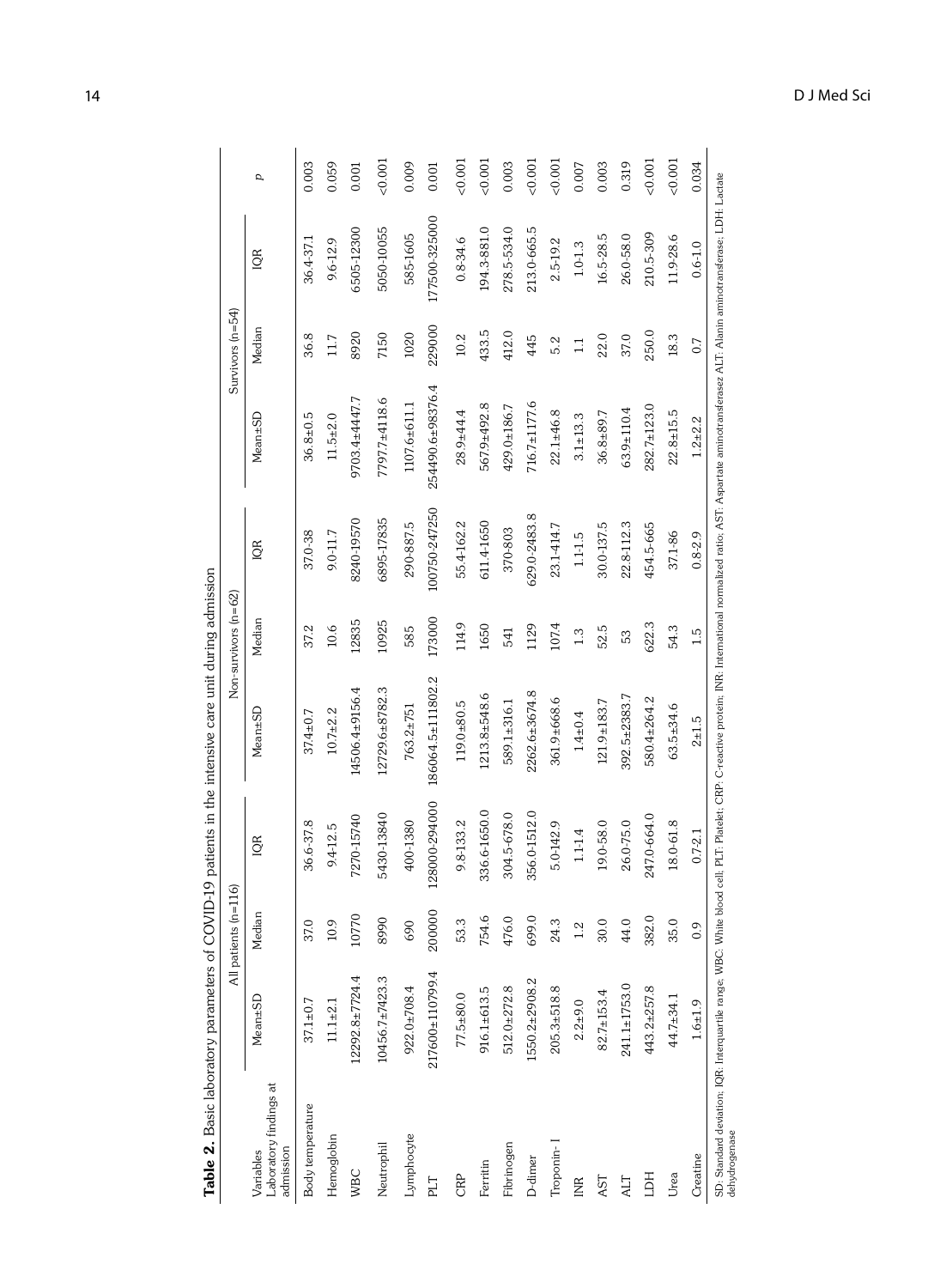|                                 |    | All patients $(n=116)$ |        | Non-survivors $(n=62)$ |              | Survivors $(n=54)$ |       |
|---------------------------------|----|------------------------|--------|------------------------|--------------|--------------------|-------|
| Variables treatment             | n  | $\%$                   | $\,$ n | $\%$                   | n            | $\%$               | p     |
| Invasive mechanical ventilation | 63 | 55                     | 62     | 100                    | 1            | 2                  | 0.001 |
| Steroid                         | 70 | 60.5                   | 41     | 66                     | 29           | 54                 | 0.172 |
| Favipavir                       | 98 | 84.5                   | 51     | 82.3                   | 47           | 87.1               | 0.478 |
| Plaquenil                       | 21 | 18.5                   | 15     | 24.1                   | 6            | 11.1               | 0.068 |
| Azitromycine                    | 12 | 10                     | 5      | 8                      | 7            | 13                 | 0.388 |
| Respiratory quinolone           | 92 | 79.3                   | 50     | 80                     | 42           | 78                 | 0.704 |
| Piperacillin tazobactam         | 49 | 42                     | 29     | 47                     | 20           | 37                 | 0.290 |
| Cephalosporin                   | 10 | 8                      | 7      | 11                     | 3            | 5.5                | 0.272 |
| Carbapenem                      | 17 | 15                     | 6      | 10                     | 11           | 20                 | 0.104 |
| Glycopeptide                    | 9  | 8                      | 4      | 6.5                    | 5            | 9                  | 0.573 |
| Fluconazole                     | 6  | 5                      | 1      | $\mathbf{2}$           | 5            | 9                  | 0.096 |
| Colistin                        |    |                        |        | 1.6                    | $\mathbf{0}$ | $\mathbf{0}$       | 0.999 |

Table 3. Treatment of COVID-19 patients in the intensive care unit during admission

received favipiravir, 21 (18.5%) patients received hydroxychloroquine, 70 (60.3%) patients received steroids as methylprednisolone and 114 (98.3%) patients received antimicrobials, while only 2 (1.7%) patients received no antimicrobials, as shown in Table 3.

### DISCUSSION

Our study examined several basic, clinical, laboratory, and management characteristics and outcomes of critically ill COVID-19 patients admitted and followed up to hospital discharge or death. In our study, 62 patients (53.45%) were in the death group and 54 (46,55%) patients were in the recovered group among the severely ill 116 patients at admission. In Deng et al.'s study, $[7]$  the death group had a rate of 48.45% and the recovered group had a rate of 51.55%.

Previous studies showed that 2019-nCoV mainly infects middle-aged and elderly people.[7-9] The median age of the deceased patients was 70.0 (interquartile range 61.8-79.3) in our study which is in line with a study conducted by Deng et al.<sup>[7]</sup> It was  $61.5 \pm 13.4$ years in the Ussaid et al.'s study, $[9]$  with a male predominance (61.7%), in Wuhan, China Chen et al. $[10]$ 

According to a previous study that enrolled 199 patients, the median age of SARS non-survivors was 52 (range 25 to 78) years, and age (per 1-year increase) is a risk factor for  $death.$ [11]

The death group had more male patients (63.0% and 55.5%, p>0,453) than the recovered group, but the difference was not statistically significant. In their study, Deng et al.<sup>[7]</sup> found statistically significantly more male patients in the death group (67.0% and 44.0%,  $\times$ 2=12.024, p<0.001).

Several previous studies have reported mortality among critically ill COVID-19 patients. A multi-center study conducted in several African countries found a 54.7% mortality rate 30 days after ICU admission.<sup>[12]</sup> Akbudak<sup>[13]</sup> found a mortality rate of 55.6% after 28 days and 66.7% after 60 days following ICU admission. We found a 28-day mortality rate of 49% and a 60-day mortality rate of  $3.5\%$ . On the  $72^{\text{nd}}$  day, one (0.9%) patient died. It was found that 92% of the patients died within the first 28 days.

Two comorbidities, particularly cardiovascular diseases and chronic pulmonary diseases, were found to be important predictors of in-hospital mortality in critically ill patients.<sup>[14]</sup> In the study by Deng et al.,<sup>[7]</sup> hypertension, lung disease, and heart disease were underlying diseases in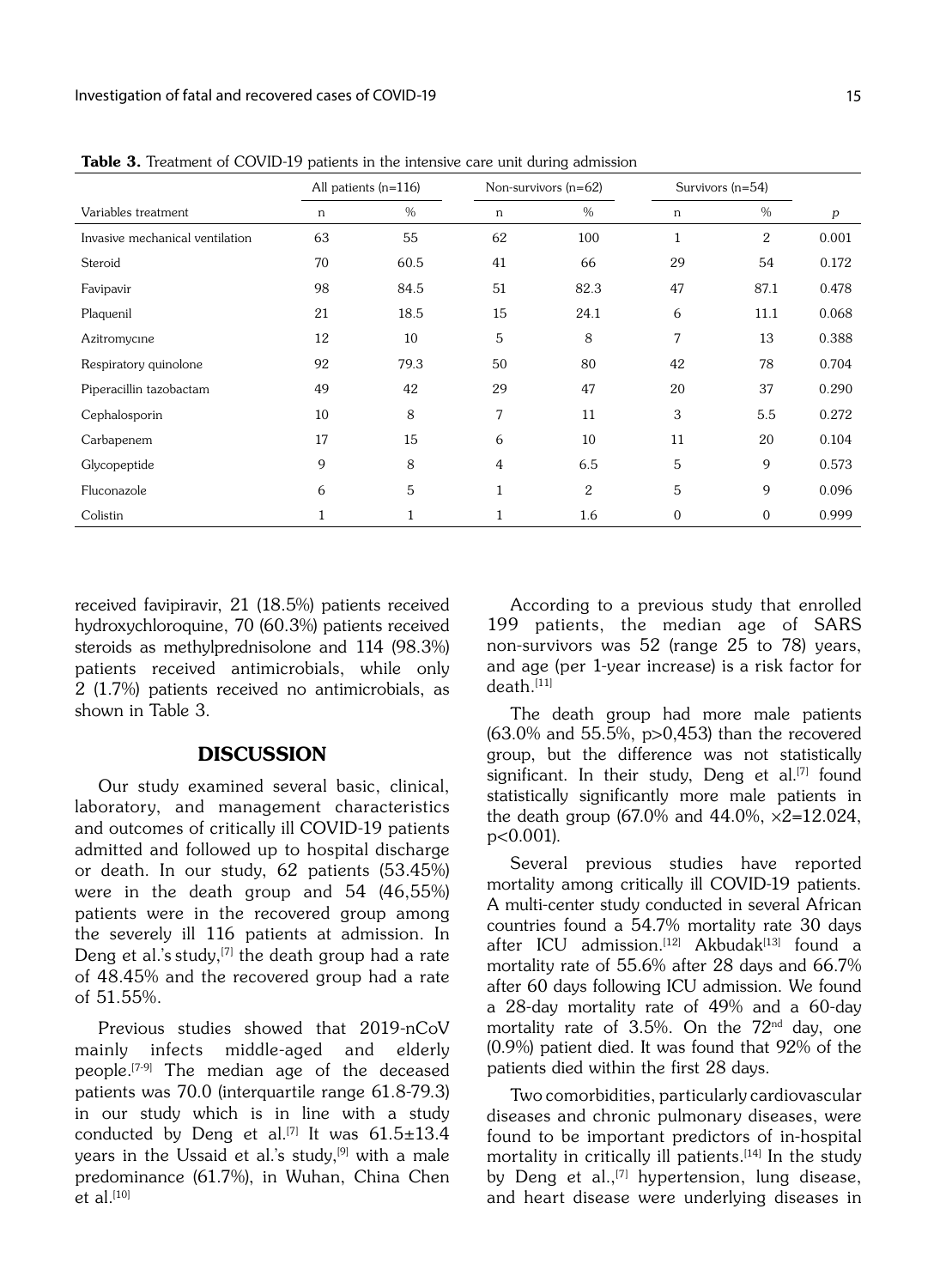more patients in the death group, and more patients in the death group had more than one comorbidity. Ussaid et al.<sup>[9]</sup> found the most commonly observed comorbidity among the patients who had died was diabetes followed by hypertension. In our study, more patients in the death group had underlying diseases, especially hypertension, asthma, heart disease, and neurological disorder, and more patients (n=40 patients 64.5%) in the death group had more than one comorbidity.

According to a recent meta-analysis, blood type A may be more susceptible to COVID-19 infection, whereas blood type O may be less susceptible.<sup>[15]</sup> Both Latz et al.<sup>[16]</sup> and Zhao et al.<sup>[17]</sup> found blood type  $O$  had the lowest frequency of disease positivity. Alacam and Sari's<sup>[18]</sup> study included  $427$  patients with COVID-19, with the ABO blood group distribution being 47.1% A, 29.5% O, 15.9% B, and 7.5% AB. A meta-analysis of Spanish and Italian cohorts after adjusting for age and sex found that odds of having severe COVID-19 disease (defined by respiratory failure) were higher in A/AB groups than in  $B/O$  groups.<sup>[19]</sup> In our study, the majority of the patients who were hospitalized (n=34, 29%) and died (n=22, 35.5%) in the ICU were likely blood type A, but blood type AB was likely less (n=7, 6.0%). In their study, Zietz et al.<sup>[20]</sup> estimated that Rh-negative blood type had a protective effect against infection, intubation, and death. Ray et al.<sup>[21]</sup> found a lower risk of severe COVID-19 illness or death with type O blood group versus all others, as well as Rh-negative versus Rh-positive. In our study, 67 (90.5%) of 74 patients with Rh-positive blood types and 7 (9.5%) with Rh-negative blood types were likely (p<0.001).

Our study found increased WBC count on the day of admission into intensive care unit in the death group, suggesting that comorbid bacterial or fungal infection may have occurred in these deceased patients  $(p=0.001)$ , as shown in Table 2. Previous studies have found that during SARS-CoV infection in humans, blood lymphocyte counts, in particular, were decreased.[7,22,23] Similar to previous studies, our study found that patients in the death group had a lower lymphocyte count, but the difference was not statistically significant (p=0.009). The death group had higher levels of CRP, ferritin, D-Dimer, troponin-I, LDH, and urea levels than the recovered group  $(p<0.001)$ , as shown in Table 2. Significantly elevated cardiac troponin I (mean: 107.4 interquartile range 23.1-414.7) and LDH in the deceased patients, indicating severe cardiac insult, which is consistent with previous studies.<sup>[24]</sup>

C-reactive protein was considered to be a significant predictor of disease severity in SARS in studies similar to ours.[7,25] In their retrospective study, Ussaid et al.<sup>[9]</sup> showed increased CRP, ferritin, D-Dimer, troponin- I, and LDH levels in 47 death cases.

The study of Latz et al.<sup>[16]</sup> consist of  $7,648$ patients, of whom 123 (9.5%) were admitted to the ICU, and 108 (8.4%) were intubated. In our study, 63 (55%) patients were intubated, as shown in Table 3.

All the patients in intensive care were empirically given corticosteroids, anti-fungal drugs, or antibiotics without solid evidence.

The limitation of our study was that the initial conditions for the two groups were different. Therefore, these results do not provide conclusive data on the effects of different treatments. There was no statistically significant difference between the medical treatments used by the deceased and the surviving groups. It should be noted that the administration of multiple antibiotics had no effect on the disease course or outcome. Treatment of COVID-19 patients in the ICU during their admission is summarized in Table 3.

In conclusion, we studied the clinical records of 62 patients who died from the 2019-nCoV infection and 54 patients who recovered. Patients in the death group exhibited characteristics of advanced age, increased WBC count, elevated CRP, ferritin, D-Dimer, troponin-I, LDH, and urea levels, and were all intubated. We hope that our study will contribute to a better understanding of this disease.

Ethics Committee Approval: This study was approved by the medical ethics committee of Çanakkale 18 Mart University, Faculty of Medicine 113 (07/12.11.2020). The study was conducted in accordance with the principles of the Declaration of Helsinki.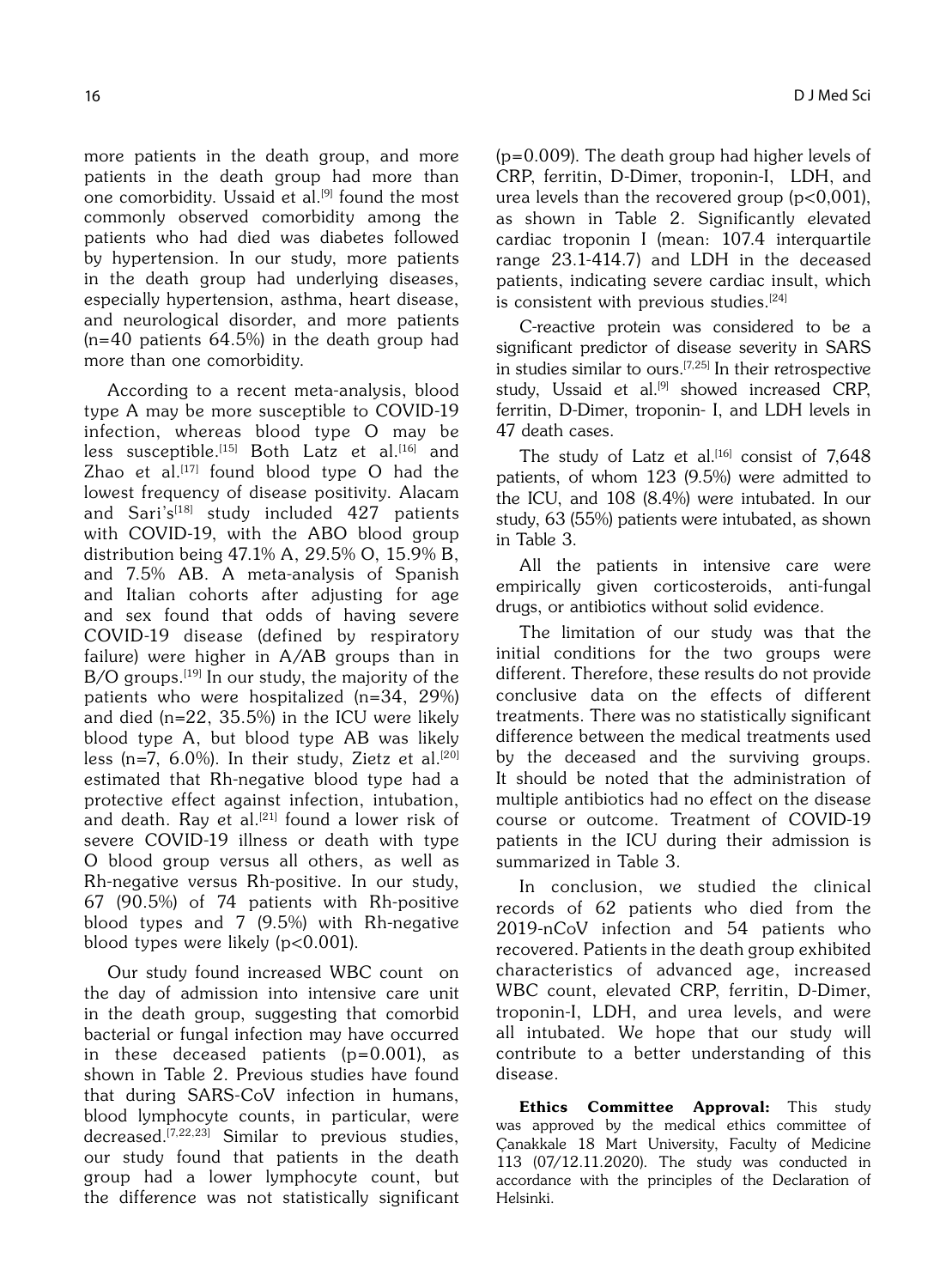Patient Consent for Publication: Informed consent was waived because of the retrospective design of the study, and the researchers analyzed the anonymized data.

Data Sharing Statement: The data that support the findings of this study are available from the corresponding author upon reasonable request.

Author Contributions: Collected the data and corresponding writer: I.D.A.; Collected the data: M.Ç.; Performed statistical analysis: D.S.

Conflict of Interest: The authors declared no conflicts of interest with respect to the authorship and/ or publication of this article.

**Funding:** The authors received no financial support for the research and/or authorship of this article.

### REFERENCES

- 1. Coronavirus disease 2019 (COVID-19) Situation Report-140. Published June 8, 2020. Available at: https://www.who.int/docs/default-source/ coronaviruse/situation-reports/20200608-covid-19 sitrep-140.pdf?sfvrsn=2f310900\_2. [Accessed: June 8, 2020]
- 2. Worldometers. Coronavirus Cases. Available at: https://www.worldometers.info/coronavirus/ [Accessed: January 04, 2021]
- 3. Figliozzi S, Masci PG, Ahmadi N, Tondi L, Koutli E, Aimo A, et al. Predictors of adverse prognosis in COVID-19: A systematic review and meta-analysis. Eur J Clin Invest 2020;50:e13362.
- 4. Alharthy A, Aletreby W, Faqihi F, Balhamar A, Alaklobi F, Alanezi K, et al. Clinical characteristics and predictors of 28-day mortality in 352 critically ill patients with COVID-19: A retrospective study. J Epidemiol Glob Health 2021;11:98-104.
- 5. Abohamr SI, Aldossari MA, Alaklobi FA, Amer HA, Alzarzour SH, Abdelhamid SW, et al. Clinical characteristics and in-hospital outcome of medical staff infected with COVID-19 in Saudi Arabia. A retrospective single-center study. Saudi Med J 2020;41:1336-43.
- 6. Alkundi A, Mahmoud I, Musa A, Naveed S, Alshawwaf M. Clinical characteristics and outcomes of COVID-19 hospitalized patients with diabetes in the United Kingdom: A retrospective single centre study. Diabetes Res Clin Pract 2020;165:108263.
- 7. Deng Y, Liu W, Liu K, Fang YY, Shang J, Zhou L, et al. Clinical characteristics of fatal and recovered cases of coronavirus disease 2019 in Wuhan, China: A retrospective study. Chin Med J (Engl) 2020;133:1261-7.
- 8. Huang C, Wang Y, Li X, Ren L, Zhao J, Hu Y, et al. Clinical features of patients infected with 2019 novel coronavirus in Wuhan, China. Lancet 2020;395:497-506.
- 9. Ussaid A, Riaz B, Rafai W, Anwar S, Baig F, Saleem K, et al. Clinical characteristics of 47 death cases with COVID-19: A retrospective study at a tertiary center in Lahore. Cureus 2020;12:e12039.
- 10. Chen N, Zhou M, Dong X, Qu J, Gong F, Han Y, et al. Epidemiological and clinical characteristics of 99 cases of 2019 novel coronavirus pneumonia in Wuhan, China: a descriptive study. Lancet 2020;395:507-13.
- 11. Lew TW, Kwek TK, Tai D, Earnest A, Loo S, Singh K, et al. Acute respiratory distress syndrome in critically ill patients with severe acute respiratory syndrome. JAMA 2003;290:374-80.
- 12. Investigators TA. An African, Multi-Centre Evaluation of Patient Care and Clinical Outcomes for Patients with COVID-19 Infection Admitted to High-Care or Intensive Care Units. Lancet 2021. [Accepted in Press]
- 13. Akbudak İH. Covid-19 enfeksiyonu tanısı ile yoğun bakımda takip edilen kritik hastaların retrospektif değerlendirilmesi: Tek merkez deneyimi. Pamukkale Tıp Dergisi 2021;14:438-42.
- 14. Ladha KS, Zhao K, Quraishi SA, Kurth T, Eikermann M, Kaafarani HM, et al. The Deyo-Charlson and Elixhauser-van Walraven Comorbidity Indices as predictors of mortality in critically ill patients. BMJ Open 2015;5:e008990.
- 15. Wu BB, Gu DZ, Yu JN, Yang J, Shen WQ. Association between ABO blood groups and COVID-19 infection, severity and demise: A systematic review and meta-analysis. Infect Genet Evol 2020;84:104485.
- 16. Latz CA, DeCarlo C, Boitano L, Png CYM, Patell R, Conrad MF, et al. Blood type and outcomes in patients with COVID-19. Ann Hematol 2020;99:2113-8.
- 17. Zhao J, Yang Y, Huang H, Li D, Gu D, Lu X, et al. Relationship between the ABO blood group and the COVID-19 susceptibility. medRxiv 2020.
- 18. Alacam S, Sari ND. Could the ABO blood group types be associated with COVID-19 mortality? Med Bull Haseki 2021;59:345-9.
- 19. Severe Covid-19 GWAS Group, Ellinghaus D, Degenhardt F, Bujanda L, Buti M, Albillos A, Invernizzi P, et al. Genomewide association study of severe Covid-19 with respiratory failure. N Engl J Med 2020;383:1522-34.
- 20. Zietz M, Zucker J, Tatonetti NP. Associations between blood type and COVID-19 infection, intubation, and death. Nat Commun 2020;11:5761.
- 21. Ray JG, Schull MJ, Vermeulen MJ, Park AL. Association between ABO and Rh blood groups and SARS-CoV-2 infection or severe COVID-19 illness: A population-based cohort study. Ann Intern Med 2021;174:308-15.
- 22. Wong RS, Wu A, To KF, Lee N, Lam CW, Wong CK, et al. Haematological manifestations in patients with severe acute respiratory syndrome: Retrospective analysis. BMJ 2003;326:1358-62.